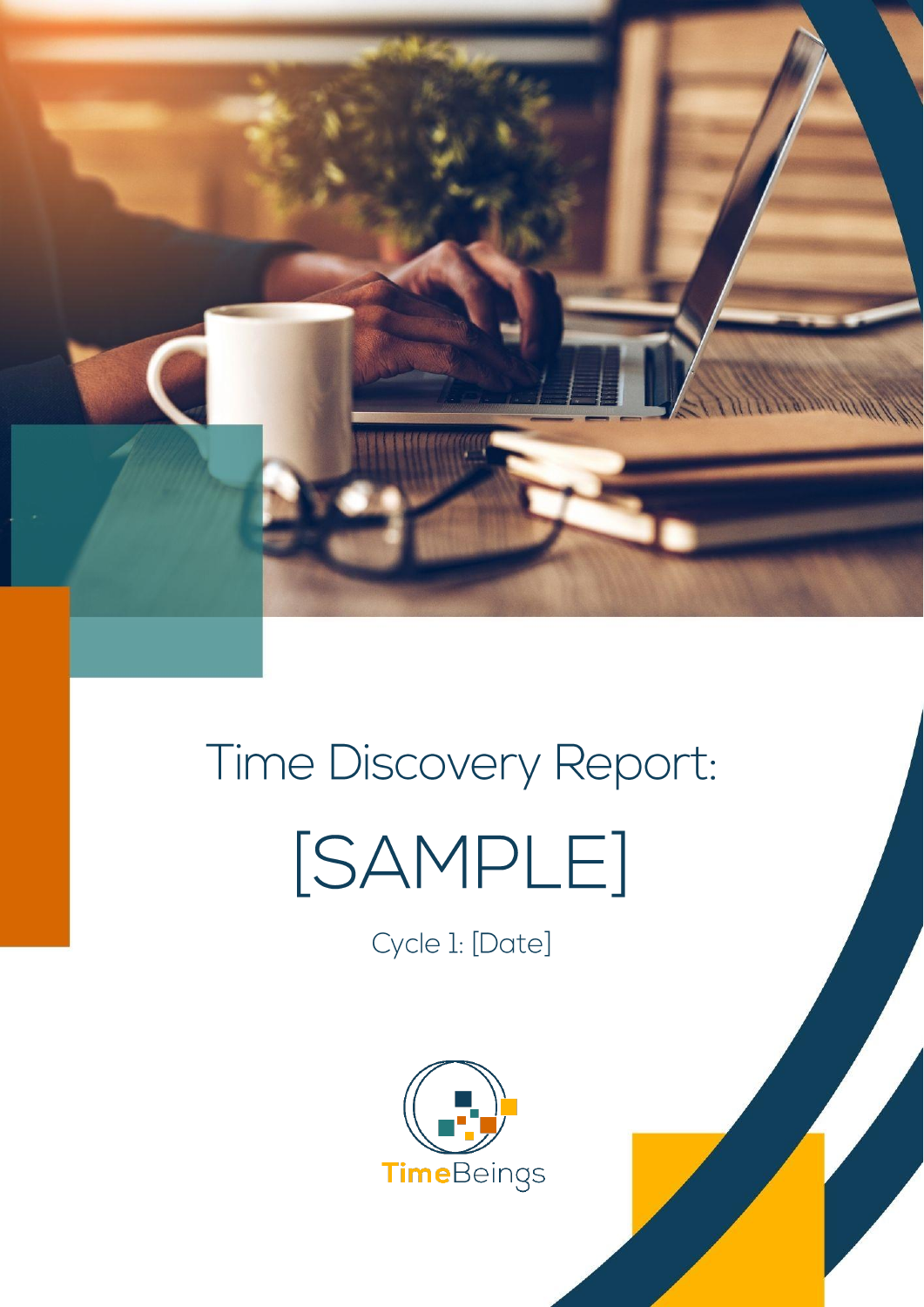## Contents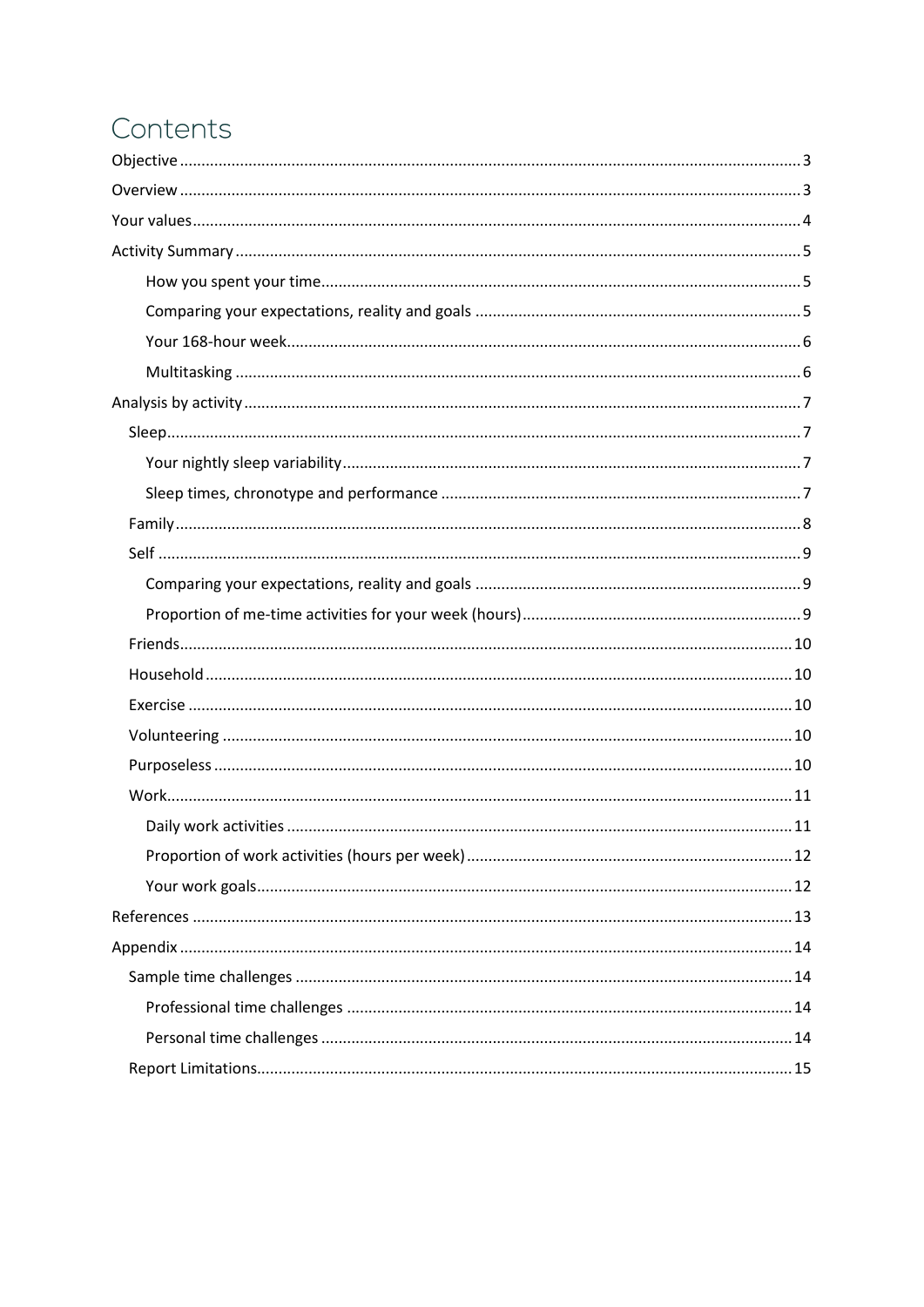## Welcome to your Time Discovery Report

Here we'll explore where your time went during your time diary week, in the context of the expectations and goals you recorded in your questionnaire.

#### <span id="page-2-0"></span>Objective

The overall objective of your work with TimeBeings is to establish lasting behaviours that improve your time satisfaction – your contentment with your productivity levels and work/life balance according to your personal values.

Specifically, this Time Discovery aims to:

- 1. Increase your awareness of how you spend your time. Even small cognitive time distortions have been shown to reduce individual productivity.<sup>1</sup>
- 2. Guide you to reflect on your highest priority time goals for both the work and personal domains.
- 3. Establish a baseline from which to measure your progress towards your time goals.
- 4. Inform targeted behaviour change strategies for you to explore with your TimeBeings coach.

#### <span id="page-2-1"></span>Overview

| Time diary dates:                 | 28/02/2021 - 6/03/2021                  |
|-----------------------------------|-----------------------------------------|
| Detailed activity categories:     | Work and Self                           |
| Baseline time satisfaction level: | Dissatisfied                            |
| Context notes:                    | Minimal lock-down restrictions in place |

#### Three key take-aways

- **•** You're over-ambitious with your time, with your goals exceeding the 168 hours in your week (requiring 20 hours of multi-tasking to achieve them).
- **•** You significantly underestimated your Family time your goal for time with family was 8 hours below the time you recorded.
- The key time challenge you indicated in your questionnaire was to find more time for deep work, reducing time spent in internal meetings. We have a clear baseline for this challenge, with internal meetings accounting for 24% of your work time, compared to 36% for deep work.

<sup>1</sup> (Von Schéele, Haftor, & Pashkevich, 2019)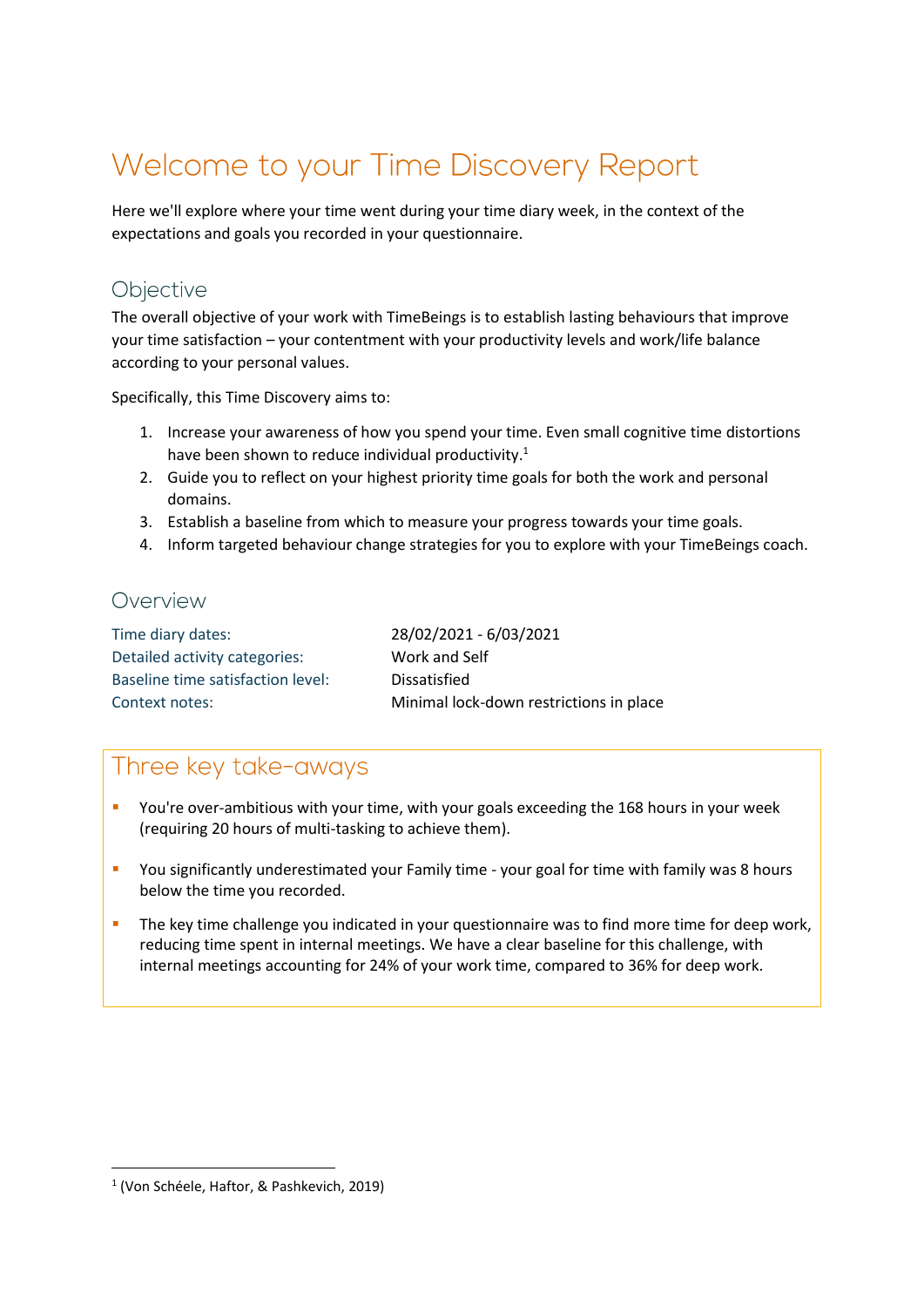## <span id="page-3-0"></span>Your values

The values you most aspire to in life are:

- Ambitious
- Dependable
- In control

Intentional activities are far more likely to improve your long-term happiness if they align with your core values, interests and strengths.<sup>2</sup> Review your Time Discovery with your values in mind, considering how they're reflected in your time choices.

<sup>2</sup> (Lyubomirsky, Sheldon, & Schkade, 2005)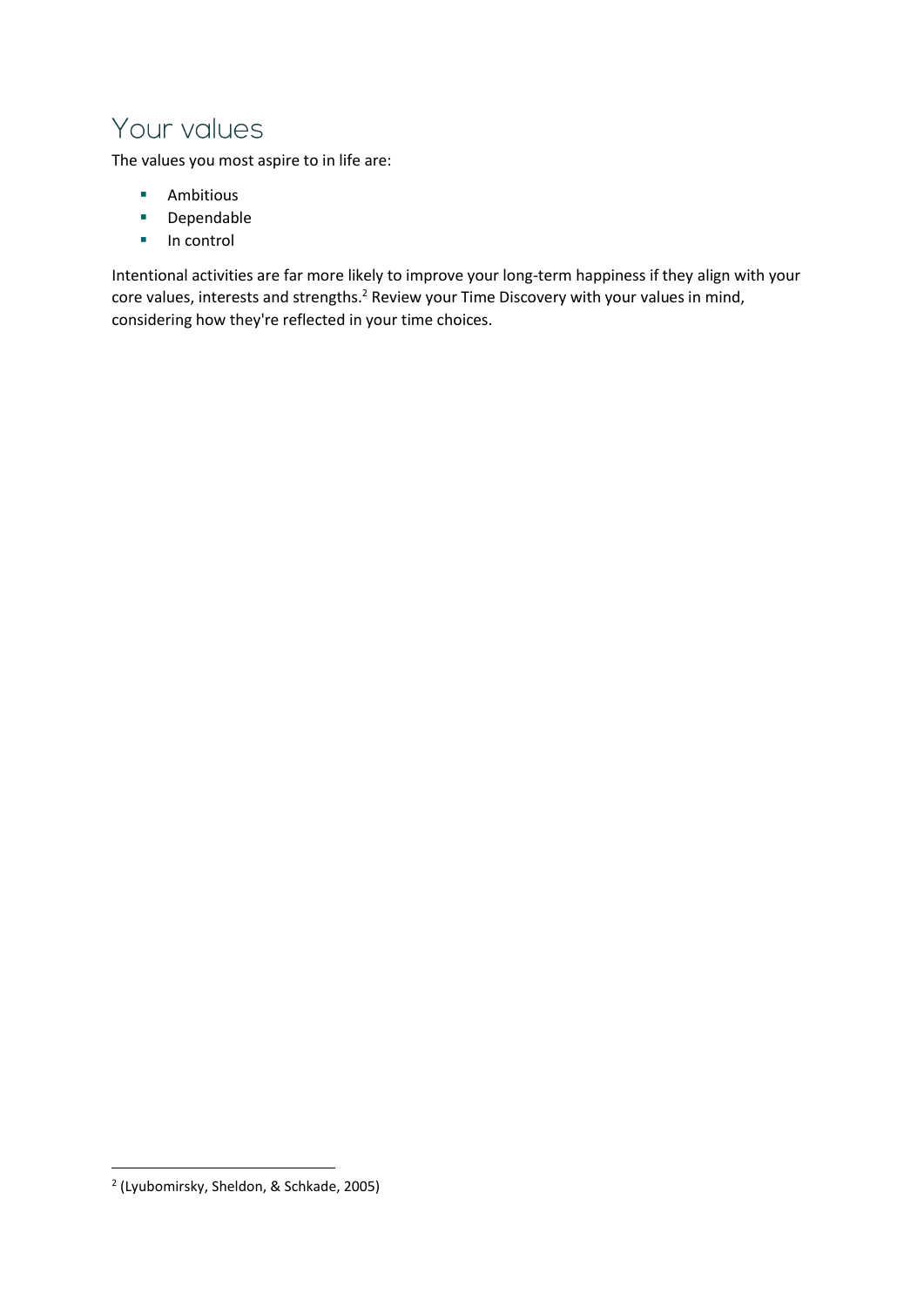## <span id="page-4-1"></span><span id="page-4-0"></span>**Activity Summary** How you spent your time





#### <span id="page-4-2"></span>Comparing your expectations, reality and goals

Take a look at how your tracked data ('reality') compares to your expectations and goals. Seeing your expectations line up with your goals indicates time satisfaction. Divergence of expectations and reality can indicate gaps in your time awareness.

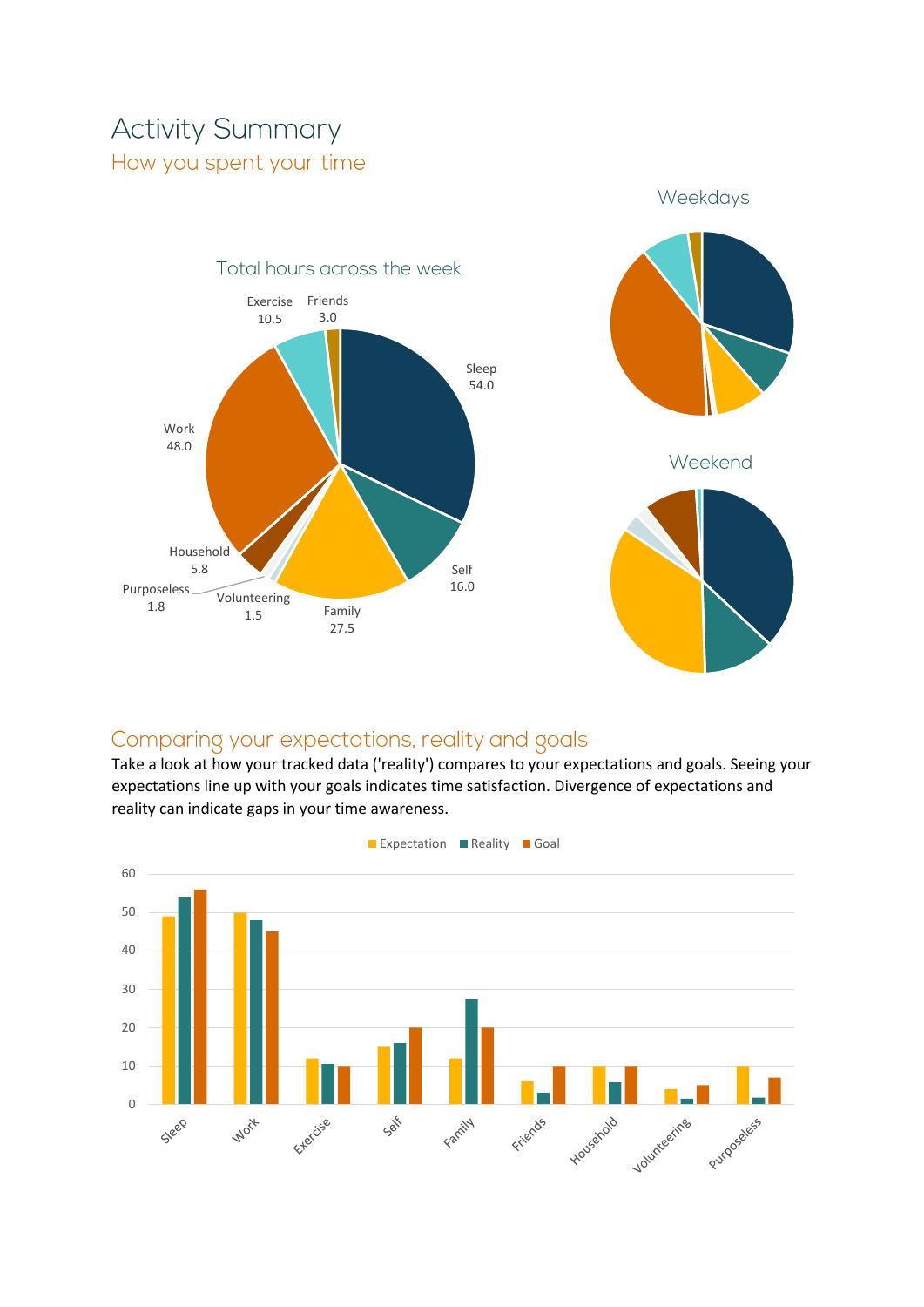#### <span id="page-5-0"></span>Your 168-hour week

This chart is a useful check on your time perceptions. It shows you are over-ambitious with your time, with goals that exceed the 168 hour available. It would take 20 hours of multi-tasking to achieve them.



#### <span id="page-5-1"></span>Multitasking

You indicated that you often multi-task or task switch, with the result of compromising your effectiveness or enjoyment of an activity. You did not record any multi-tasking in your time diary.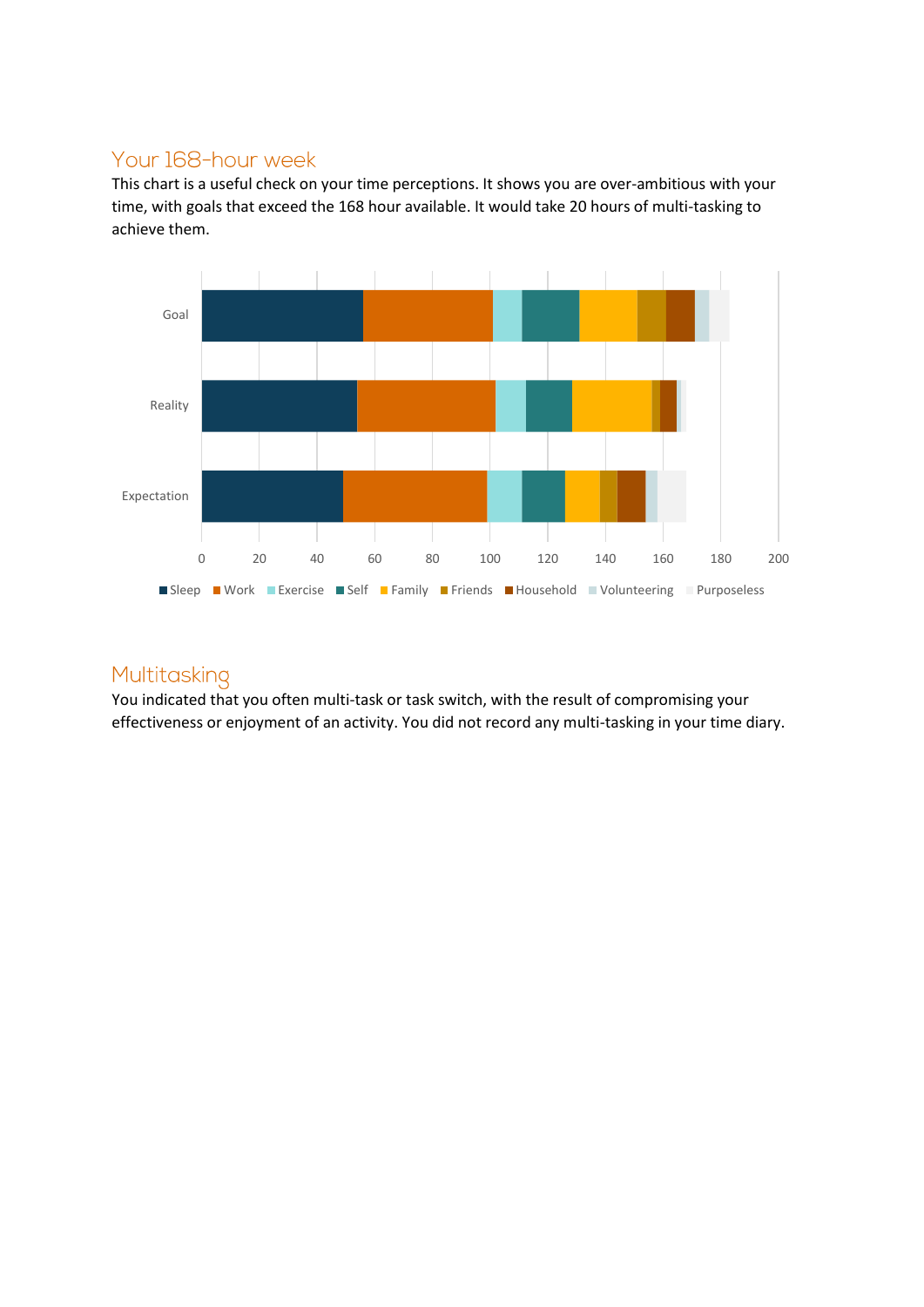## <span id="page-6-0"></span>Analysis by activity

#### <span id="page-6-1"></span>Sleep

| <b>Expectation</b> | Goal    | Actual    | Benchmark <sup>3</sup> |
|--------------------|---------|-----------|------------------------|
| 7 hours            | 8 hours | 7.7 hours | 8.6 hours              |

You slept more than expected and were 15 minutes short of your goal on average. Your weeknight sleep is quite consistent. Research shows that those with the most regular and consistent weekday sleep schedules are about 1.5 times more likely to feel well-rested than those with the most variable sleep routines.<sup>4</sup>

#### <span id="page-6-2"></span>Your nightly sleep variability



#### <span id="page-6-3"></span>Sleep times, chronotype and performance

With your natural wake time 09:00AM, the midpoint of your sleep would be at 3:25 AM, making your chronotype 'Lark'.<sup>5</sup>



<sup>&</sup>lt;sup>3</sup> Calculated from average waking hours per day for Males in in the 35 - 44 age bracket and household type best matching Couple (U.S. Bureau of Labour Statistics, 2021).

<sup>4</sup> (Langer Research Associates, 2019)

<sup>5</sup> (Pink, 2017)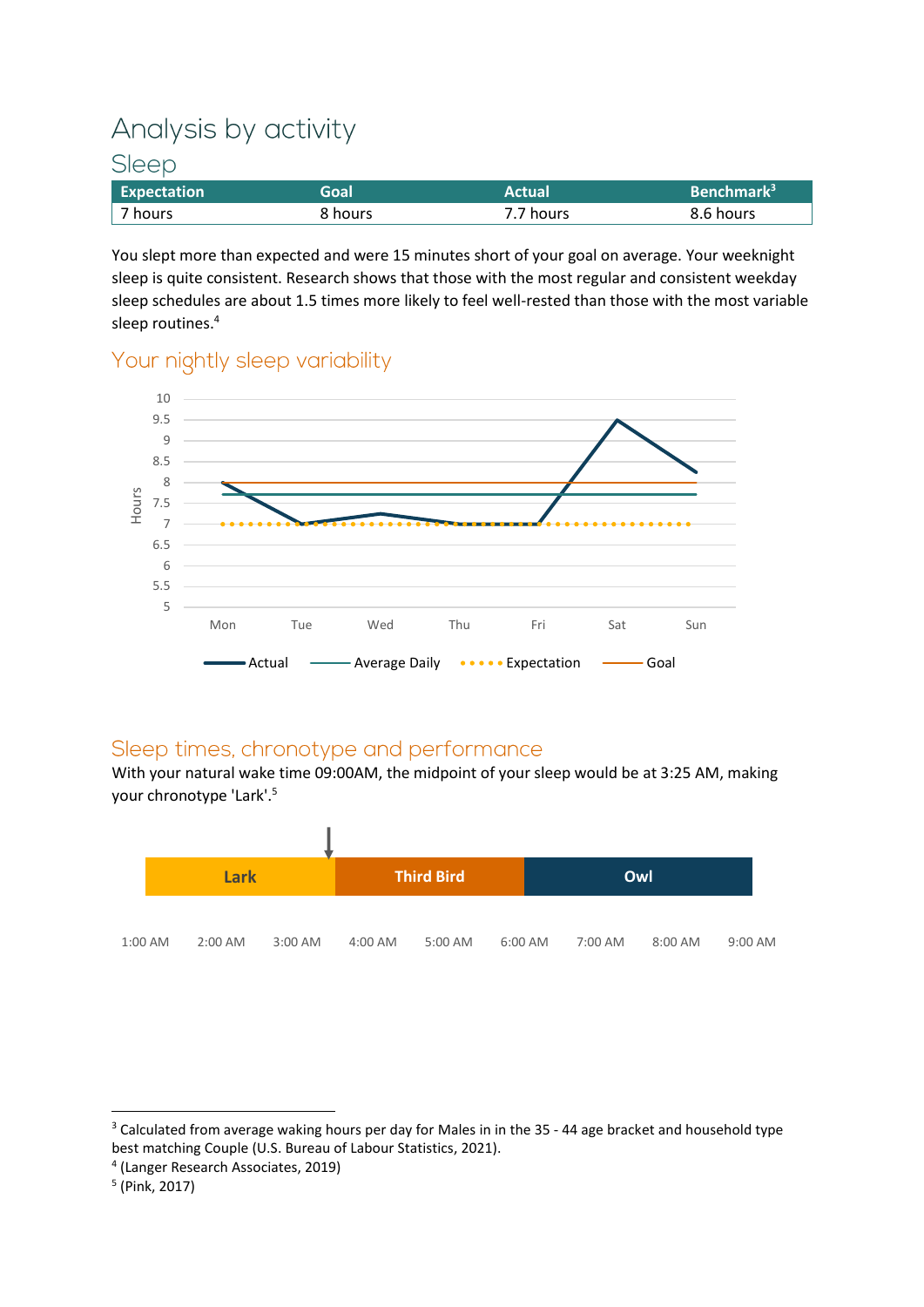Your chronotype determines the time of day you are most likely to perform well at different activity types:

|       |                   |                      | Chronotype           |                    |
|-------|-------------------|----------------------|----------------------|--------------------|
|       |                   | Lark                 | <b>Third Bird</b>    | Owl                |
|       | Analytic tasks    | <b>Early morning</b> | Early to midmorning  | Late afternoon and |
|       |                   |                      |                      | evening            |
|       | Insight tasks     | Late afternoon/      | Late afternoon/      | Morning            |
| ivity |                   | early evening        | early evening        |                    |
| ਦ     | Making an         | <b>Morning</b>       | <b>Morning</b>       | Morning            |
|       | impression        |                      |                      | (sorry owls)       |
|       | Making a decision | <b>Early morning</b> | Early to mid-morning | Late afternoon and |
|       |                   |                      |                      | evening            |

*Recreated from (Pink, 2017)*

#### <span id="page-7-0"></span>Family

| <b>Expectation</b> | Goal     | <b>Actual (week total)</b> | <b>Benchmark</b> <sup>6</sup> |
|--------------------|----------|----------------------------|-------------------------------|
| $\vert$ 12 hours   | 20 hours | 27.5 hours                 | 38.2 hours                    |

You spent 15.5 hours more time with your family than expected, averaging 3.9 hours per day and exceeding your goal.



<sup>6</sup> Average waking hours spent in the company of household and non-household family members, minus time spent caring for children where applicable for Males in the 35 - 44 age bracket and household type best matching Couple (U.S. Bureau of Labour Statistics, 2021), (U.S. Bureau of Labour Statistics, 2020).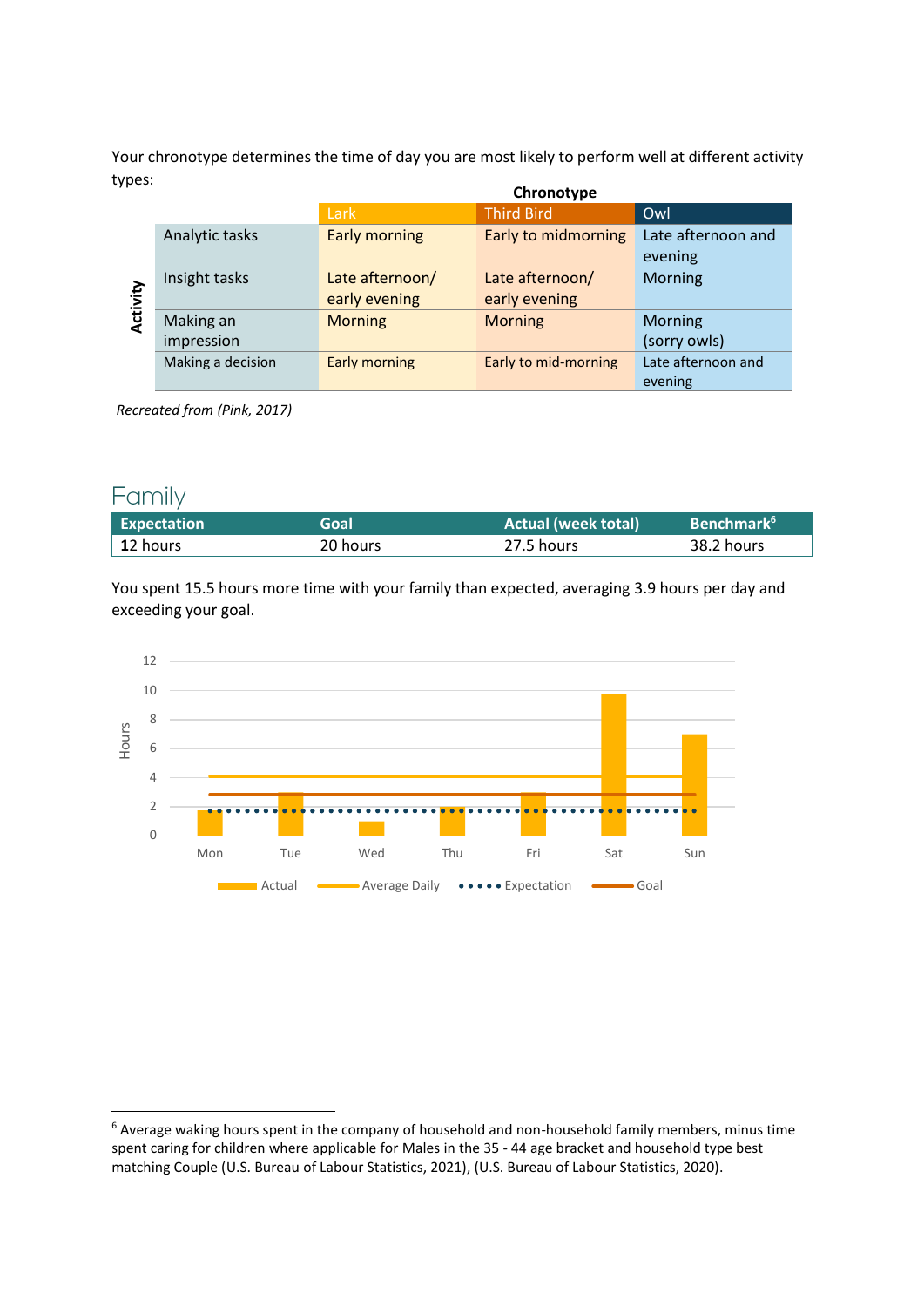<span id="page-8-0"></span>Self

| <b>Expectation</b> | Goal     | <b>Actual (week total)</b> | Benchmark <sup>7</sup> |
|--------------------|----------|----------------------------|------------------------|
| 15 hours           | 20 hours | 16 hours                   | 38.4 hours             |

Time for yourself accounted for 24% of your waking hours, and averaged 3.7 hours per day.

<span id="page-8-1"></span>



#### <span id="page-8-2"></span>Proportion of me-time activities for your week (hours)

TV time accounted for the greatest proportion of your time for yourself.



 $<sup>7</sup>$  Calculated from average time spent in personal care (minus sleep), eating and drinking, educational activities</sup> and leisure (minus exercise) for Males in the 35 - 44 age bracket (U.S. Bureau of Labour Statistics, 2020).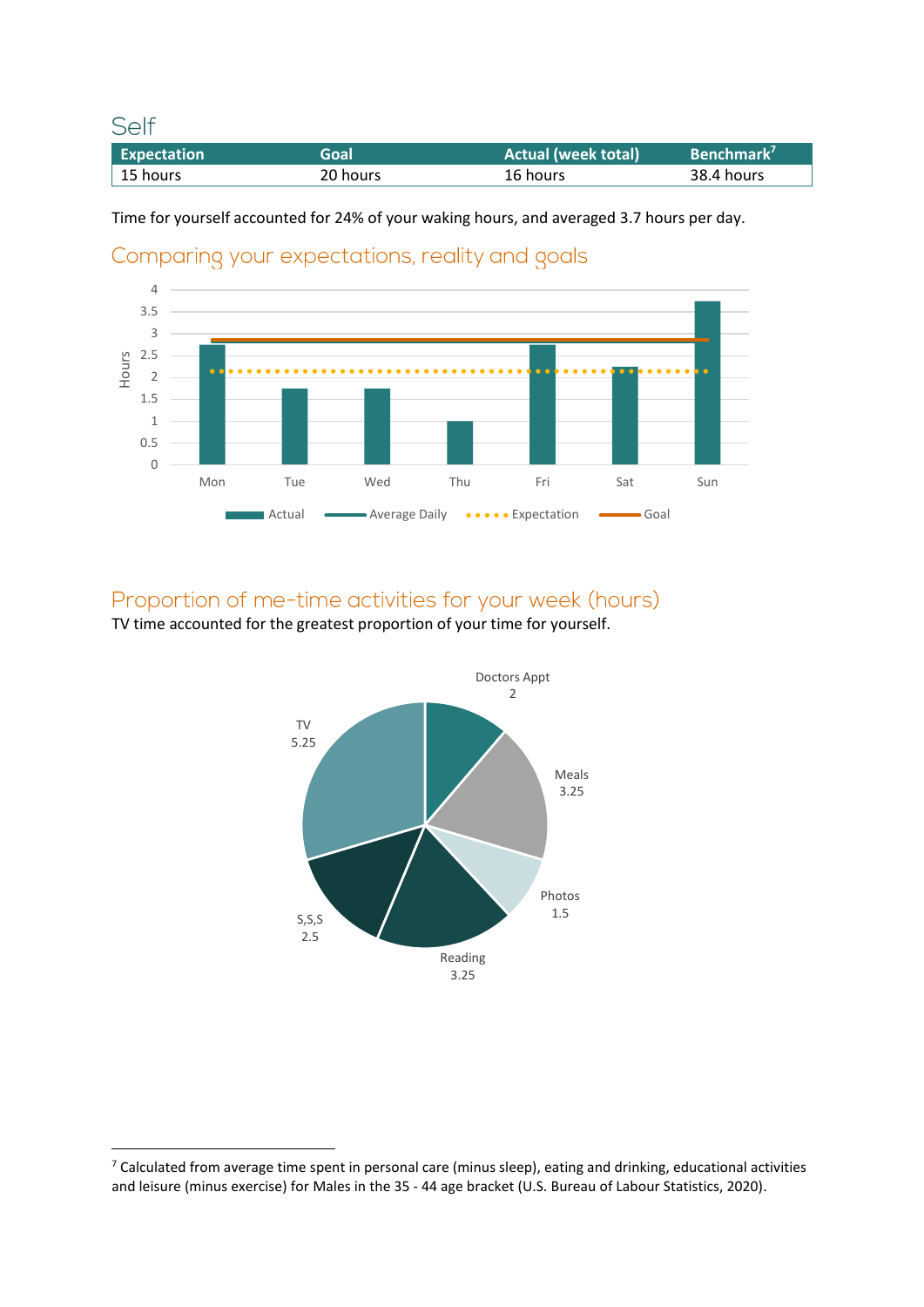#### <span id="page-9-0"></span>**Friends**

| <b>Expectation</b> | Goal     | <b>Actual (week total)</b> | <b>Benchmark</b> <sup>8</sup> |
|--------------------|----------|----------------------------|-------------------------------|
| 6 hours            | 10 hours | 3 hours                    | 7.5 hours                     |

#### <span id="page-9-1"></span>Household

| <b>Expectation</b>                                                                        | Goal     | <b>Actual (week total)</b> | <b>Benchmark</b> <sup>9</sup> |
|-------------------------------------------------------------------------------------------|----------|----------------------------|-------------------------------|
| $\vert$ 10 hours                                                                          | 10 hours | 5.75 hours                 | 18.1 hours                    |
| Household tasks consumed 3.5 hours of your weekend, and accounted for 6.6% of your waking |          |                            |                               |
| hours over all.                                                                           |          |                            |                               |

#### <span id="page-9-2"></span>Exercise





#### <span id="page-9-3"></span>Volunteering

| <b>Expectation</b> | Goal    | <b>Actual (week total)</b> | Benchmark <sup>11</sup> |
|--------------------|---------|----------------------------|-------------------------|
| $\vert$ 0 hours    | 0 hours | 0 hours                    | 1.4 hours               |

#### <span id="page-9-4"></span>Purposeless

| <b>Expectation</b> | Goal     | <b>Actual (week total)</b> |
|--------------------|----------|----------------------------|
| $\vert$ 10 hours   | 10 hours | 10 hours                   |

<sup>8</sup> Calculated from average waking hours spent in the presence of friends, neighbors, and acquaintances, and time spend socialising and communicating, for Males in the 35 - 44 age bracket and household type best matching Couple (U.S. Bureau of Labour Statistics, 2020), (U.S. Bureau of Labour Statistics, 2021).

<sup>9</sup> Calculated from average time spent on household activities, caring for other household members, purchasing goods and services, and non-social communication for Males in the 35 - 44 age bracket (U.S. Bureau of Labour Statistics, 2020).

<sup>10</sup> Calculated from average proportion of total leisure and sports time spent participating in sports, exercise, and recreation for Males in the 35 - 44 age bracket (U.S. Bureau of Labour Statistics, 2020).

<sup>11</sup> Average time spent in voluntary work and care for Males in the 35 - 44 age bracket (Cassells, Gong, & Duncan, 2011).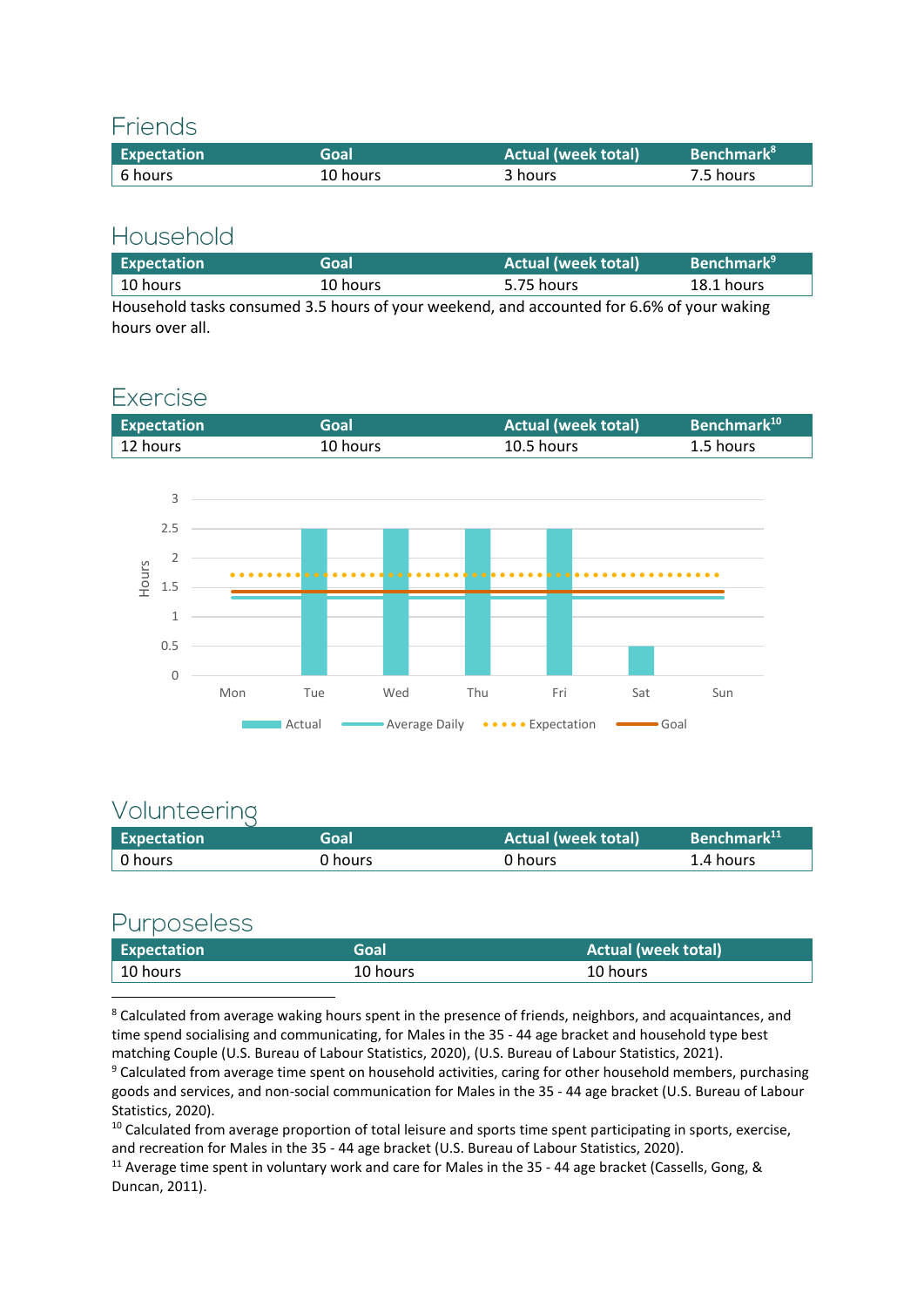<span id="page-10-0"></span>Work

| <b>Expectation</b> | Goal     | Actual (week total) <sup> </sup> | Benchmark <sup>12</sup> |
|--------------------|----------|----------------------------------|-------------------------|
| 50 hours           | 45 hours | 48 hours                         | 41.4 hours              |

During the week, you averaged 9.8 hours of work per day. Overall, work accounted for 46% of your waking hours during your Diary week. You tracked 5 hours short of your goals for the week and about 6.6 hours more than the benchmark for your demographic.

Your workday began between 7:45 AM and 8:15 AM, and you worked a total of 5.5 hours after 6:00 PM. You did not record any work on the weekend. You typically only recorded one break during your workday, lasting 1 hour.

## $\Omega$ 2 4 6 8 10 12 Mon Tue Wed Thu Fri Sat Sun Hours Deep Email Shallow Shallow Email **Meeting - Internal Meeting - Internal Meeting - External Meeting - External Relationships EXPRIMENT Professional Development COAL EXPECTATION** Expectation **COAL** Goal

#### <span id="page-10-1"></span>Daily work activities

<sup>&</sup>lt;sup>12</sup> Hours worked in main job for Males in the 35 - 44 age bracket employed full-time during February 2020 (Australian Bureau of Statistics, 2021)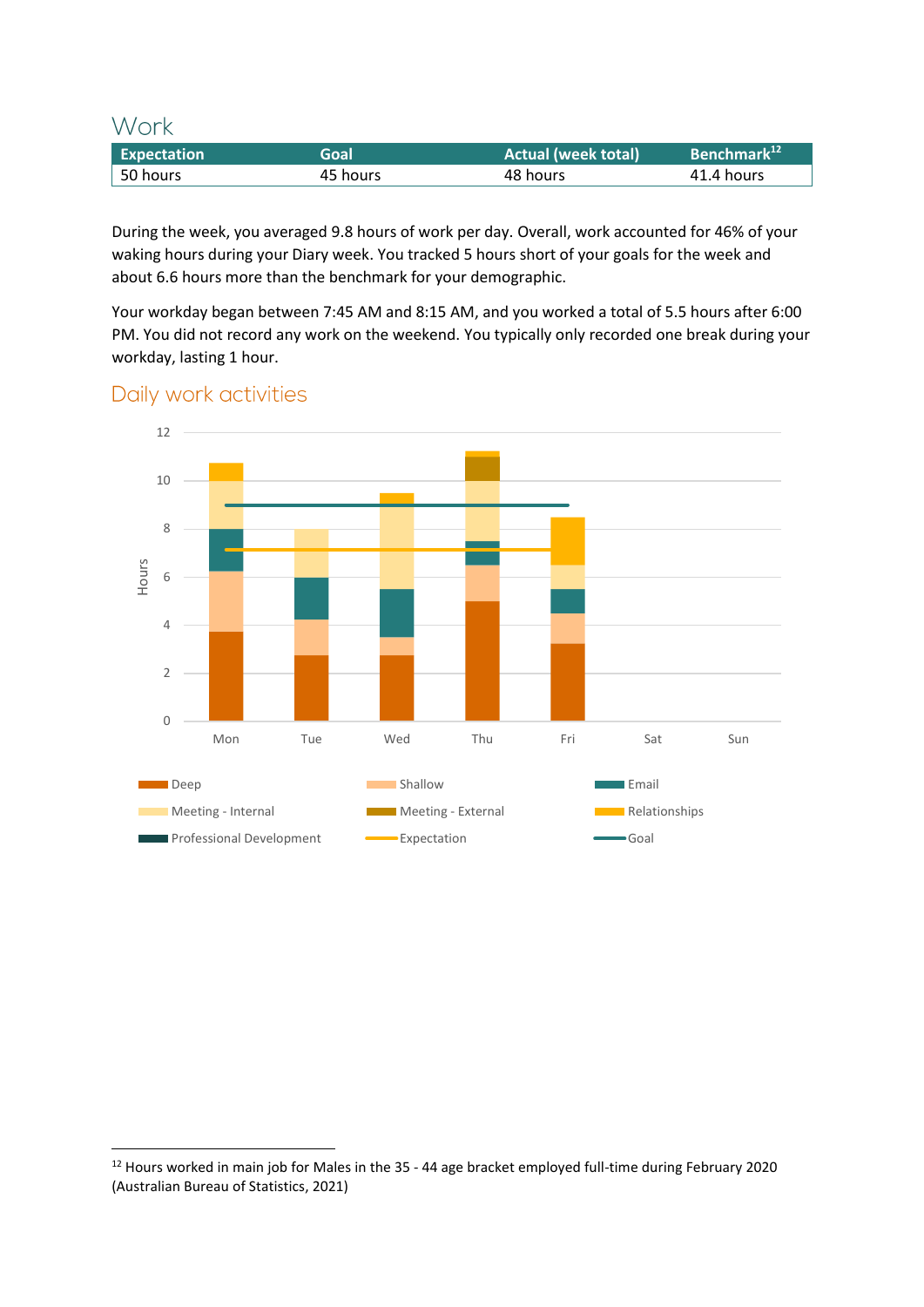

#### <span id="page-11-0"></span>Proportion of work activities (hours per week)

#### <span id="page-11-1"></span>Your work goals

In the chart below, your average daily time spent in each of your work-sub-categories is represented as a proportion of your workday. To illustrate a potential goal, your averages have been adjusted in line with your questionnaire responses for whether you'd like to spend more or less time on each work sub-category. This shows how your work time may be allocated on a day when you're meeting your stated work time allocation goals.

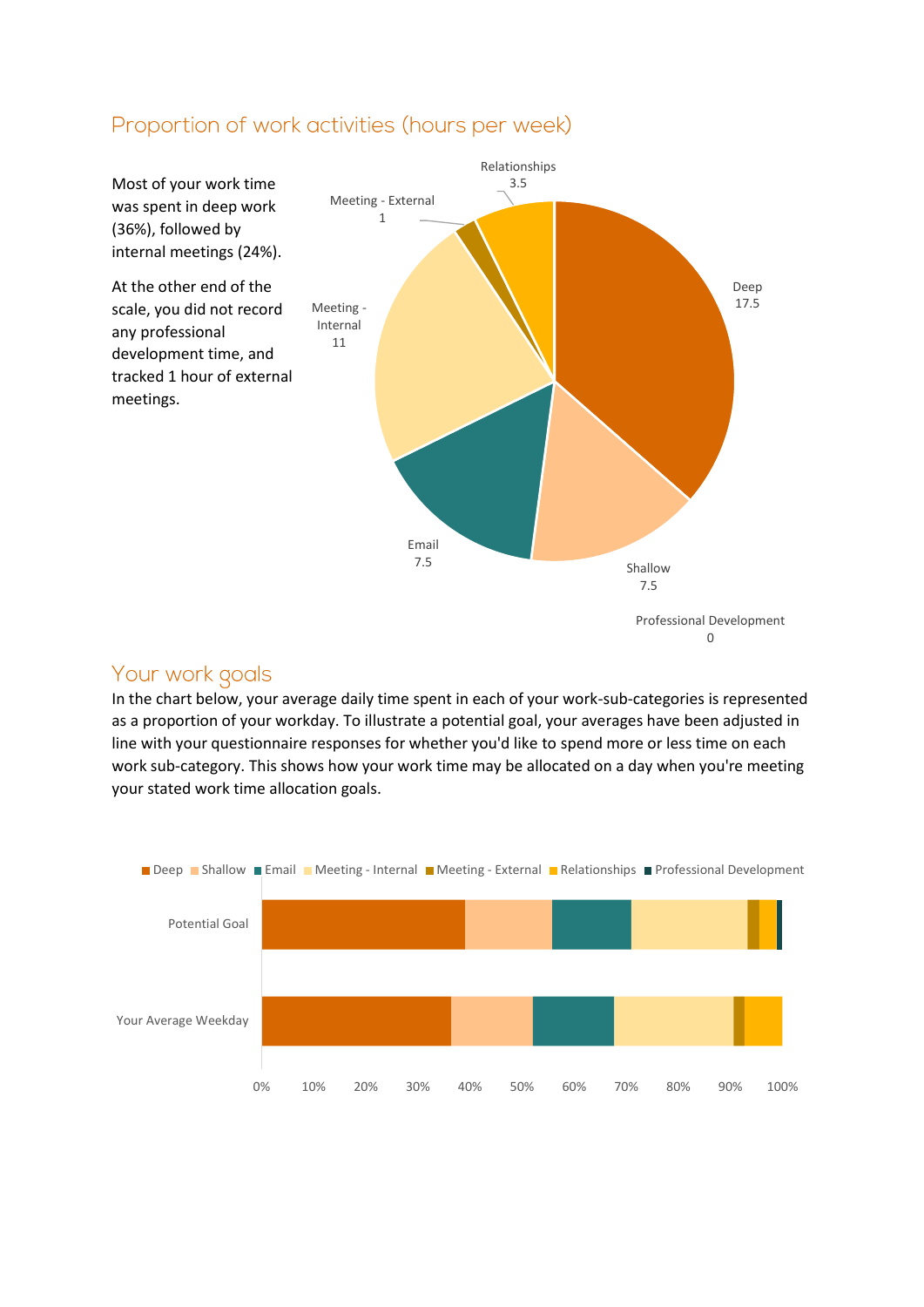### <span id="page-12-0"></span>References

Australian Bureau of Statistics. (2021). Labour Force Survey Data. Canberra, Australia.

- Cassells, R., Gong, H., & Duncan, A. (2011). *Race against time: How Australians spend their time.* Sydney: AMP.NATSEM Income and Wealth Report, Issue 30. Retrieved from http://media.corporateir.net/media\_files/IROL/21/219073/AMP\_NATSEM\_Income\_&\_Wealth\_Report\_Race\_agains t\_time.pdf
- Langer Research Associates. (2019). *2019 Sleep in America Poll - Sleep Health and Scheduling.* New York: National Sleep Foundation. Retrieved from https://www.sleepfoundation.org/sites/default/files/2019- 03/SIA 2019 Sleep Health and Scheduling.pdf
- Lyubomirsky, S., Sheldon, K. M., & Schkade, D. (2005). Pursuing Happiness: The Architecture of Sustainable Change. *Review of General Psychology, 9*(2), 111-113. Retrieved from http://sonjalyubomirsky.com/wp-content/themes/sonjalyubomirsky/papers/LSS2005.pdf

Pink, D. H. (2017). *When: The Scientific Secrets of Perfect Timing.* New York: Riverhead Books.

- Rubin, G. (2017). *The Four Tendencies.* London: Two Roads.
- U.S. Bureau of Labour Statistics. (2020). Average hours per day spent in selected activities by age, men, 2019 annual averages. *American Time Use Survey*. Retrieved from https://www.bls.gov/charts/american-time-use/activity-by-agem.htm
- U.S. Bureau of Labour Statistics. (2020). Average hours per day spent in selected activities by age, women,2019 averages. *American Time Use Survey*. Retrieved from https://www.bls.gov/charts/american-time-use/activity-by-agew.htm
- U.S. Bureau of Labour Statistics. (2020). Average hours per day spent in selected leisure and sports activities by age, 2019 annual averages. *American Time Use Survey*. Retrieved from https://www.bls.gov/charts/american-time-use/activity-leisure.htm
- U.S. Bureau of Labour Statistics. (2021, July). Table 12. Waking hours spent alone or with others, by sex and household composition, averages for May to December, 2019 and 2020. *American Time Use Survey - May to September 2019 and 2020 Results*. Retrieved from https://www.bls.gov/news.release/pdf/atus.pdf
- Von Schéele, F., Haftor, D., & Pashkevich, N. (2019). Cognitive time distortion as a hidden condition of worker productivity. *Journal of Business Research*, 591-596. Retrieved from https://doi.org/10.1016/j.jbusres.2018.11.002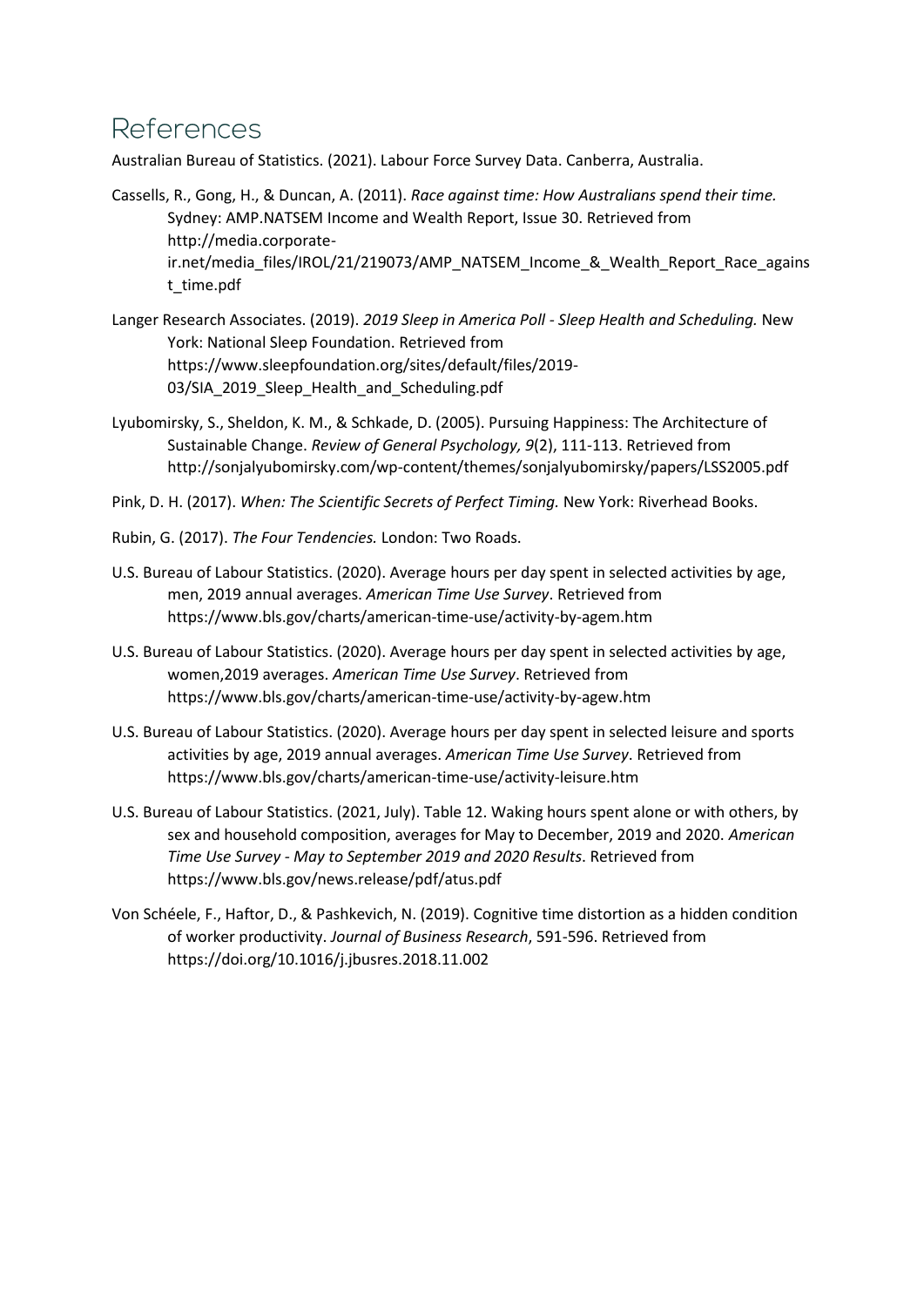## <span id="page-13-0"></span>Appendix Sample time challenges

<span id="page-13-1"></span>Now that you've seen where your time really goes, it's time to identify the priority challenges you'd like to address through your coaching.

In your first coaching session, we'll work through two challenges (one for the work domain and one for personal). While your coach can identify trends, behaviours and inconsistencies based on the data provided, only you can judge how these align with your values.

To help you identify your priority challenges to focus on during this cycle, some examples are included below for you to consider. Please inform your coach of the challenges you've identified in preparation for your coaching session.

#### <span id="page-13-2"></span>Professional time challenges

- Spending too much time ... (e.g., on email, in meetings, shallow work)
- Making time for ... (e.g., deep work, meetings, professional development)
- Managing distractions
- Planning and prioritising
- **Energy management**
- Role modeling respectful time choices
- Developing and demonstrating flexible work arrangements
- **EXECTE:** Separating (or integrating) work and personal time

#### <span id="page-13-3"></span>Personal time challenges

- Spending too much time ... (e.g., on media, household tasks, purposeless)
- Making time for ... (e.g., hobbies, family, exercise, study)
- **·** Inconsistent sleep
- Hectic mornings/evenings
- Balancing time for family and self
- Bedtime procrastination
- Finding fulfilling 'me time'
- Habit formation
- Planning and prioritising
- Creating memorable weekends
- Outsourcing effectively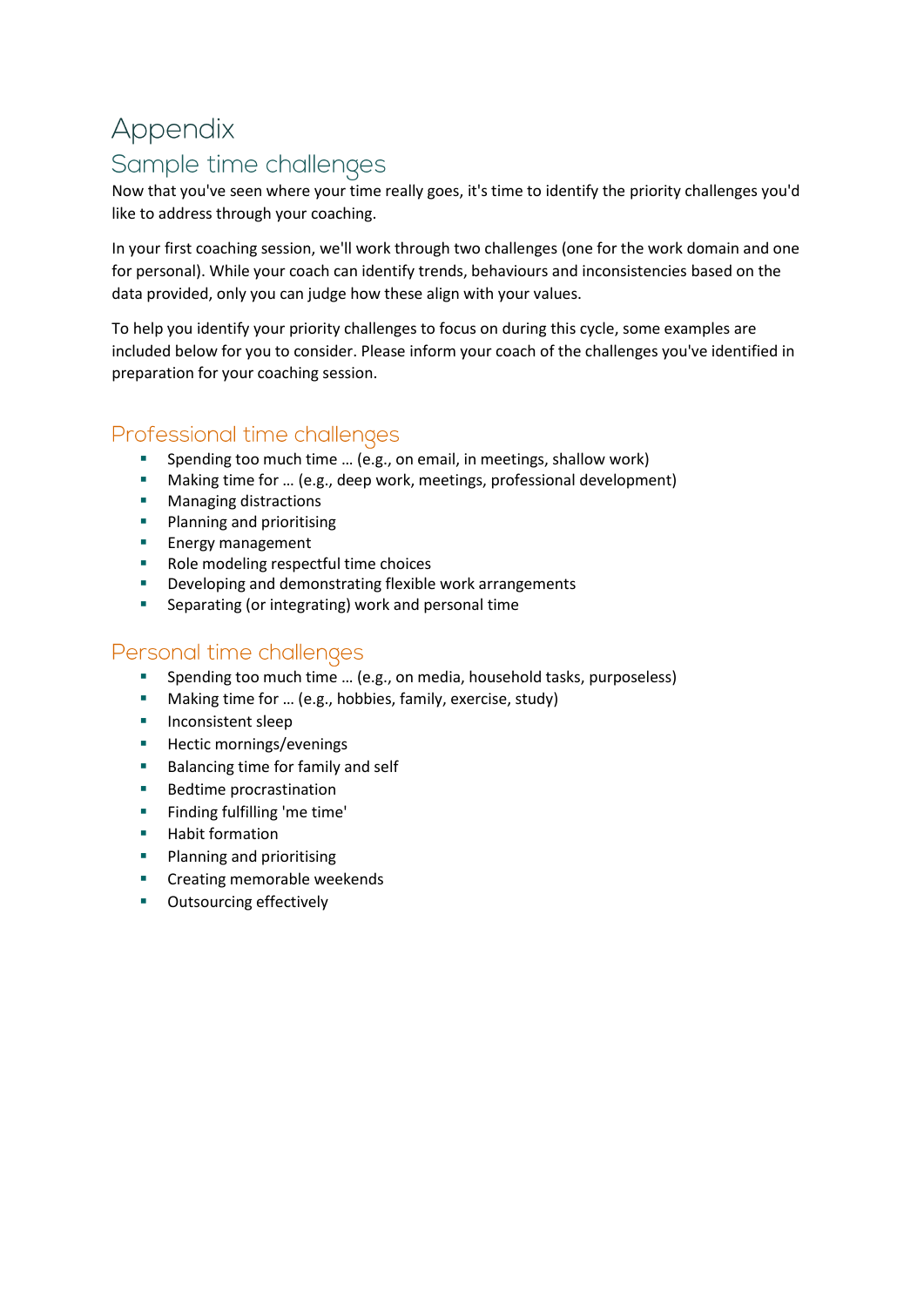## <span id="page-14-0"></span>**Report Limitations**

All reasonable efforts have been made to represent the true use of your time in this report based on the data collected during the time diary week. It should be noted that accuracy may be limited by:

- The minimum time increment of 15 minutes
- The inability to record more than two activities per time increment
- The possibility of conscious or unconscious inaccuracies in data collection
- The possibility of human error in data collection and/or analysis

Further, your time diary week may or may not be representative of how you typically spend your time. If you believe any of these factors may have led to skewed results, please make note of it to discuss in your coaching session to ensure we account for these in developing your action plan.

Benchmark data is included as point of interest, and should be considered in its original context. While all efforts have been made to source the most recent and relevant data points, collection dates, techniques and activity definitions limit their equivalence to your Time Diary data.